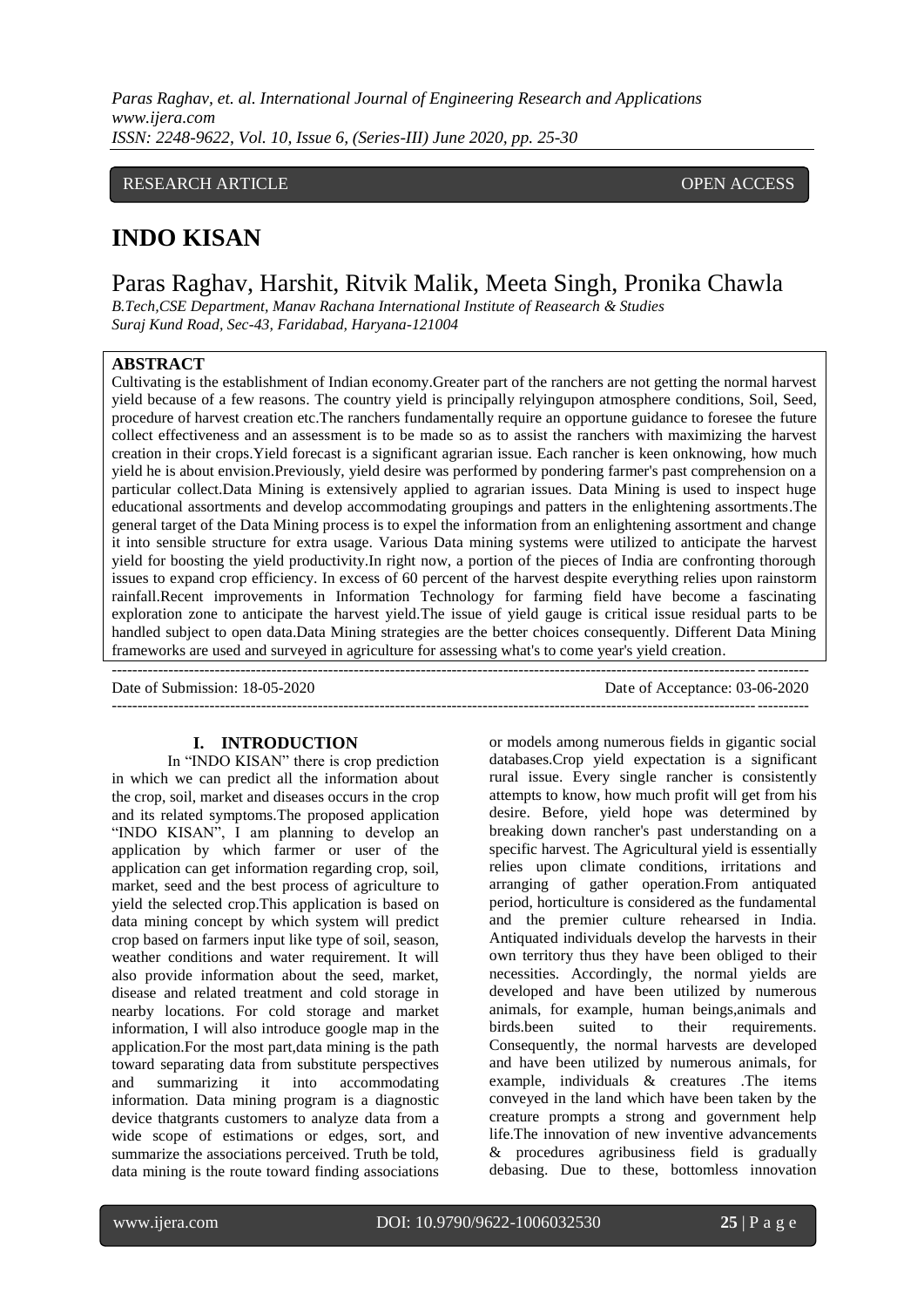individuals are been focused on developing fake items that is half breed items prompts an unfortunate life.Currently, present day individuals don't have mindfulness of development of the harvests in a correct time and at an opportune spot.By virtue of these creating frameworks the customary climatic conditions are moreover being changed against the fundamental assets like soil, water and air which lead to slightness of sustenance.

Breaking down every one of these issues and issues like climate, temperature and a few elements, there is no legitimate arrangement and advances to conquer the circumstance looked .In India there are a few different types to build the practical development in farming.There are various ways to deal with increase and improve the gather yield and the idea of the harvests. Information digging additionally valuable for foreseeing the harvest yield creation.

#### **II. METHODOLOGY**

In this paper the strategy in particular, information mining procedure is take up for the estimation of crop.Data mining in agribusiness applications includes the conceptualization, structure, improvement, estimation and utilization of present day ways for using the data and correspondence innovations (ICT) in country area incorporating with the significant goal on farming productivity.Different demonstrating procedures and recreation techniques have been actualized for dynamic frameworks in agriculture.This is regularly spoken to as the information about information. It is additionally named as metadatasome times which gives the information about the information put away in the database These following points are given below:

- Crop
- Market
- Soil and its types
- Weather
- Cold Storage
- Disease and its treatment

CROP:A yield expectation is an across the board issue that happensThere are various ways to deal with increase and improve the gather yield and the idea of the harvests. In previous period, this yield forecast become a self evident actuality depended on.

MARKET**:**Provincial displaying is instigated to cover the organizations connected with moving a rustic thing from the farm to the consumer.It is also the masterminding, sifting through, planning and treatment of agrarian produce to satisfy the farmer, creator and the consumer.Numerous interconnected activities are

related with doing this, for instance, orchestrating creation, creating and procuring, assessing, squeezing and packaging, transport, amassing, sustenance getting ready, scattering, publicizing and sale.accurately.

SOIL AND ITS TYPES**:**Soils in India change generally, having been shaped by the different operators of enduring, for example, wind, water and temperature. Atmosphere, organization of parent rock and even height assume a job in the kinds of soil found in differentparts of the nation. Indian soils bolster changing sorts of vegetation, dependingupon the mineral substance, dampness holding limit and levels of acridity.

WEATHER**:**Climate assessing is portrayed as desire for the state of the air for a given territory applying the norms of material science, upgraded by a collection of quantifiable and careful systems and by technology.Weather figures are critical considering the way that they are given to guarantee life and property, to save yields and to make reference to us what's in store in our cool. There is different significance of climate guaging: The figure of the atmosphere events helps for sensible organizing of residence. It helps in following estate exercises, for instance, To water the gather or not. When to apply excrement or not. Whether or not to start complete get-together or to hold it

COLD STORAGE**:**Cold Storage offices are vital to limit post-reap misfortunes; notwithstanding, misfortunes happen at each progression in the post-collect cycle, and hence chilly stockpiles can't be considered as autonomous answers for forestall post-gather waste yet as one part that should be coordinated in a virus chain organize from the purpose of gather to the point of procurement by the end consumer.During these various stages, temperature control, yet in addition legitimate and negligible treatment of produce including taking care of, cleaning, arranging and sufficient pressing is crucial.Additionally, financial components add to the post-gather misfortune issue: the absence of promoting frameworks, transportation offices and market data are key frustrating elements.

DISEASE AND ITS TREATMENT:Plant insurance when all is said in done and the assurance of harvests against plant ailments specifically, have a conspicuous task to carry out in satisfying the developing need for nourishment quality and quantity.Roughly, direct yield misfortunes brought about by pathogens, creatures, and weeds, are out and out answerable for misfortunes extending somewhere in the range of 20 and 40 % of worldwide farming productivity.The status of worldwide nourishment security is disturbing, and insurance against los ses brought about by crop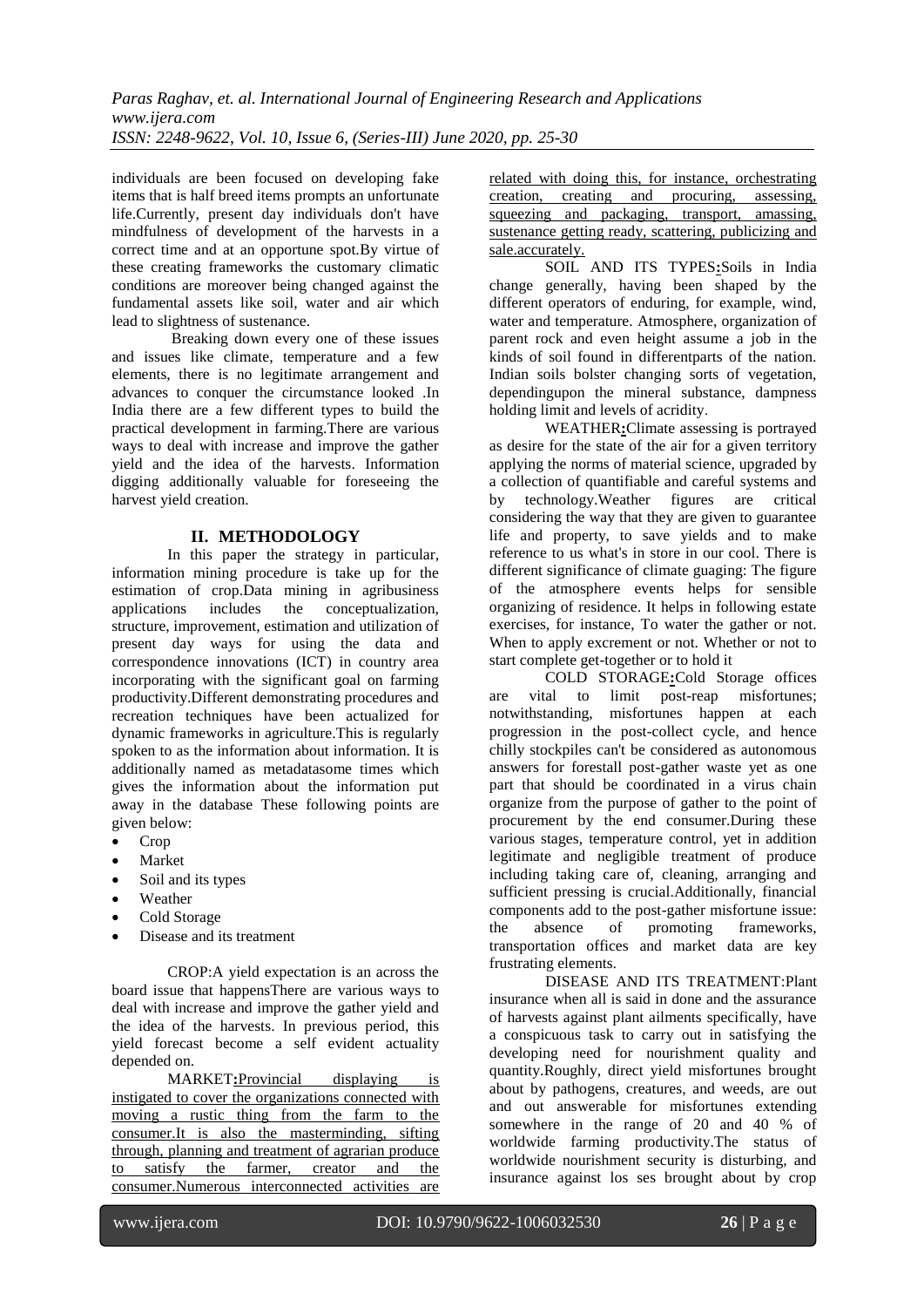bothers, plant sicknesses specifically, can assume a basic job in improving nourishment security worldwide.Crop misfortunes brought about by bugs, including rodents, flying creatures, and by ailments and weeds are characterized. Data about misfortunes is expected to screen the impact of irritations and illness on crop production.The reasons for such misfortunes why data must be modern and strategies for surveying nuisances, sicknesses, weeds and misfortunes are inspected.

# **III. DESIGN AND IMPLEMENTATION**<br>PANELS (ACTORS AND THEI

PANELS (ACTORS AND THEIR ROLES);In PC program advancement, a board is a portrayal of what data will be sent to client in given circumstances.For model, every menu, help page or other type of substance comprises a board of data that will be executed by engineers and tried by early panels.There are basically two kinds of boards:

#### Admin Panel

User Panel

Administrator PANEL:The director board is the spot new posts, orders, names, pages, associations and custom post type are created.It's also where subject records are changed, devices are incorporated, modules are activated or revived and scrutinizing or forming or general settings are changed.In short, the chairman board is the spot the substance is made and site is regulated.

USER PANEL**:**Client Panel is a PHP application based on most recent stable form. It permits web designers to rapidly construct web applications, sites without client enrollment, client login, secret key reset.User Panel is exceptionally adaptable and simple to keep up because of its Hierarchical Model View Controller (HMVC) architecture.No any outsider subject utilized so it's extremely simple to alter User Panel's UIs. MODULES AND ITS BUSINESS LOGIC

Crop Management User Management Cold Storage Management Disease Management Prediction Management

CROP MANAGEMENT**:**Yield Management is a technique for cultivating that adjusts the prerequisites of maintaining a productive business with obligation and affectability to the environment.It incorporates rehearses that keep away from squander, upgrade vitality proficiency and limit pollution.Crop Management consolidates the best of current innovation with some essential standards of good cultivating practice and is an entire ranch, long haul strategy.Crop Management is an 'entire homestead approach' which is site explicit and incorporates:

The utilization of harvest pivots

Suitable development methods

Cautious decision of seed assortments

Least dependence on fake information sources, for example, manures, pesticides and petroleum products

Upkeep of the scene

The improvement of natural life living spaces

USER MANAGEMENT**:**Customer Management is affirmation feature that enables officials to recognize and control the state of customers marked into the network.This fuses yet isn't obliged to, the ability to address and channel customers that are starting at now marked into the framework genuinely log out customers, and control customer login checks and login times.

COLD STORAGE MANAGEMENT**:** Idea of this concept is to overcome the time complexity and lack of detailed observation which is faced in preserving the crop yield using cold storage management system to stock up the food products or agricultural yields for a longer period. In this proposal we implement a framework for cold storage management system.This is used to preserve the various parameters of yield such as (degeneration time, temperature parameter, etc.) for longer period.Cold chain management system will increase crop availability throughout the seasons.

DISEASE MANAGEMENT**:**Plant sicknesses have made serious misfortunes people in a few different ways. The objective of plant malady the executives is to diminish the financial and stylish harm brought about by plant.Traditionally, this has been called plant sickness control, however momentum social and natural qualities esteem "control" as being total and the term excessively inflexible.

PREDICTION MANAGEMENT**:**Exact forecast of harvest improvement stages assumes a significant job in crop creation the executives.Many biochemical actions of plants change with their development stage, therefore fertilizing the plants at plant's need can increase the fertilizer use efficiency and decrease the waste.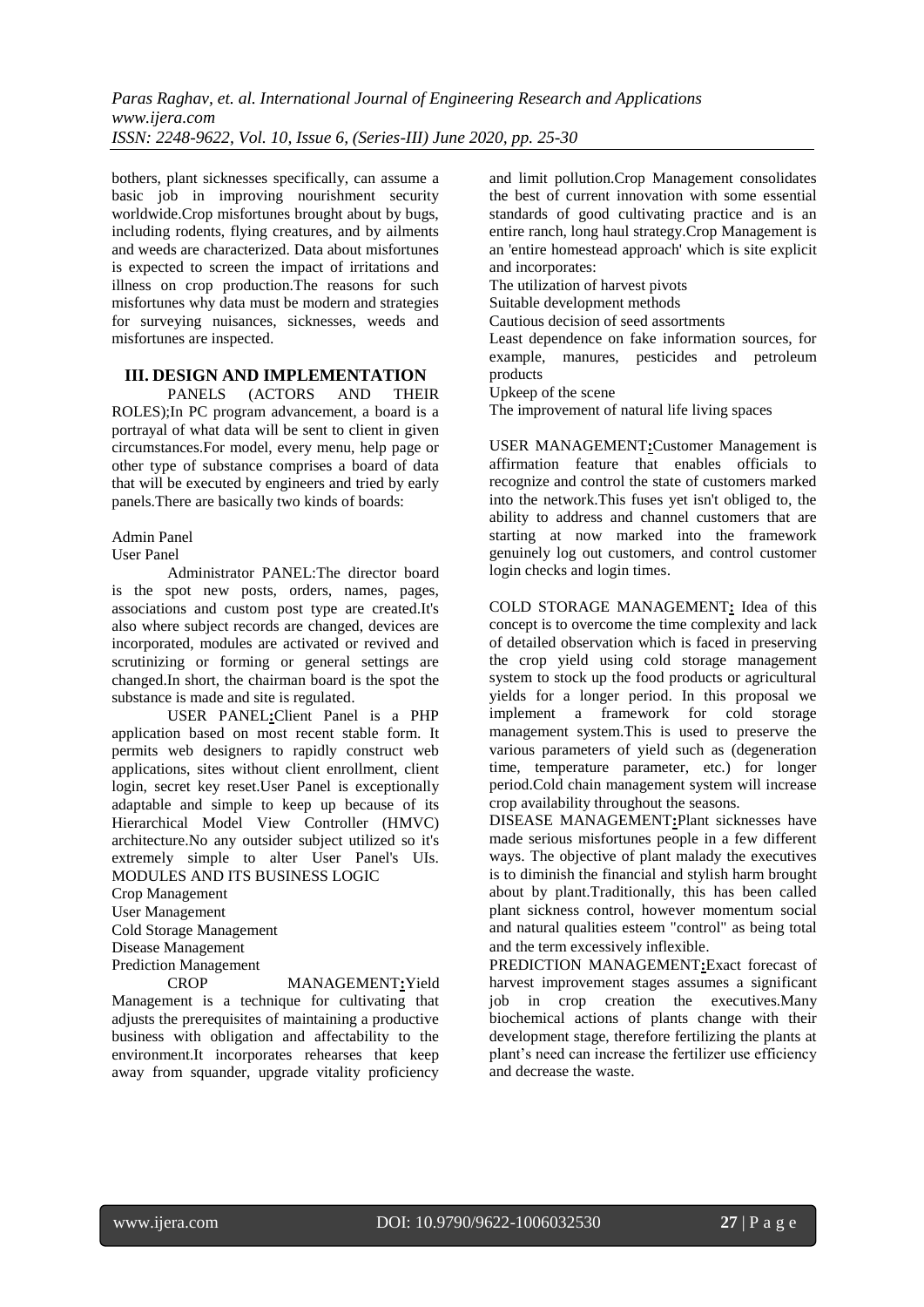

www.ijera.com DOI: 10.9790/9622-1006032530 **28** | P a g e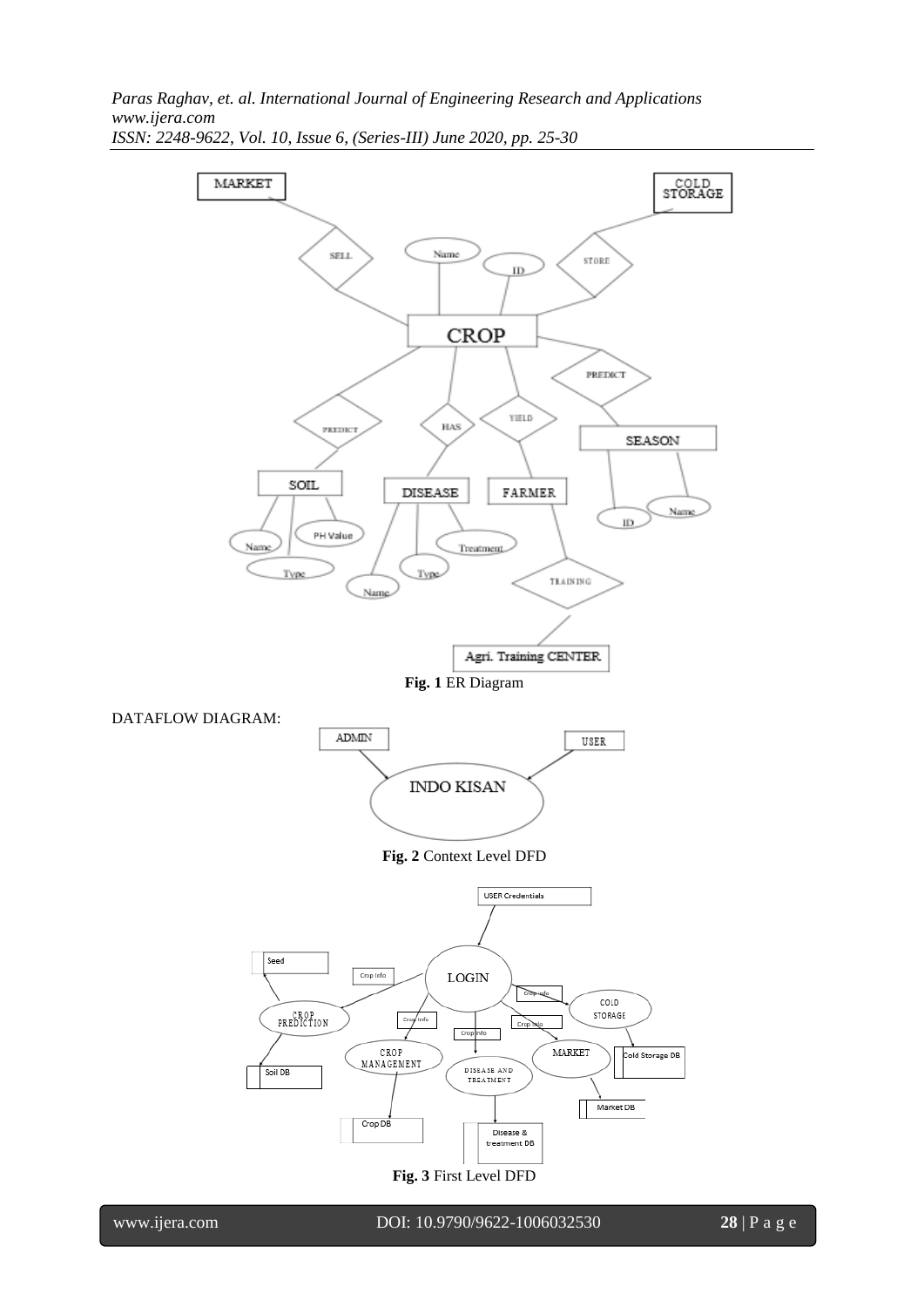

**Fig. 4** Second Level DFD (Market)

#### **IV. CONCLUSION**

Agrarian advancement is an intricate procedure of collaboration between the physical information - yield relations of the horticultural framework and the social and monetary milieu of the national economy in a dynamic equilibrium.India today is confronting a basic circumstance corresponding to land - use arranging. Despite the fact that the nourishment grain creation recorded right around a fourfold increment in the post-freedom decades, deficiency of rice, heartbeats and oilseeds is growing.The proficient utilization of land, water and other characteristic assets are significant pushed regions to be built up for quickened just as feasible monetary improvement of horticulture.

#### **REFERENCES**

- [1]. Chaochong, J. M. (2008). Forecasting Agricultural Production via Generalized Regression Neural Network.IEEE .
- [2]. Gupta, A. S. (2016). Need Of Smart Water Systems In India. International Journal of Applied Engineering Research, 2216-2223.
- [3]. Hong-Ying L, Y.-L. H.-J.-M. (2012).Z.Crop yield forecasted model based on time series techniques. Journal of Northeast Agricultural University (English Edition).
- [4]. J. Khazaei, M. R. (2008). Yield estimation and clustering of chickpea genotypes using soft computing techniques. Agron J 2008.
- [5]. Ji, B. S.,& Wan, J. (2007). Artificial neutral networks for rice yield prediction in mountainous regions. Joural of Agricultural science.
- [6]. Kumar, R. M. (2009). Crop Selection Method to Maximize Crop Yield Rate Using Machine

Learning Technique.International Conference on Smart Technologies and Management for Computing, Communication, Controls, Energy and Materials, 1 (1).

- [7]. M.Shashi, Y. a. (2009). Atmospheric Temperature Prediction using Support Vector Machines. International Journal of Computer Theory and Engineering, 1 (1).
- [8]. Miss.Snehal,S. D. (2014).Agricultural Crop Yield Prediction Using Artificial.
- [9]. International Journal of Innovative Research in Electrical,Electronic, 1 (1).
- [10]. Obua, W. O. (2011). Machine Learning Classification Technique for Famine Prediction.Proceedings of the World Congress on Engineering, 2. International Journal of Computational Intelligence and Informatics, Vol. 6: No. 4, March 2017 305
- [11]. Prajneshu, R. K. (2008). Artificial Neural Network Methodology for Modelling and Forecasting. Agricultural Economics Research Review, 21, 5-10.
- [12]. Priya SRK, S. K. (2009). A study on preharvest forecast of sugarcane yield using climatic variables,Statistics and Applications. 1-8.
- [13]. R. Agrawal, R. J. (1999). Mining the most interesting rules, in: Proceedings of the 1999.
- [14]. SIGKDD International Conference on Knowledge Discovery and Data Mining, 145- 154.
- [15]. Rossana MC, L. D. (2013). A Prediction Model Framework for Crop Yield Prediction. Asia Pacific Industrial Engineering and Management Society Conference Proceedings Cebu, Phillipines, 185.